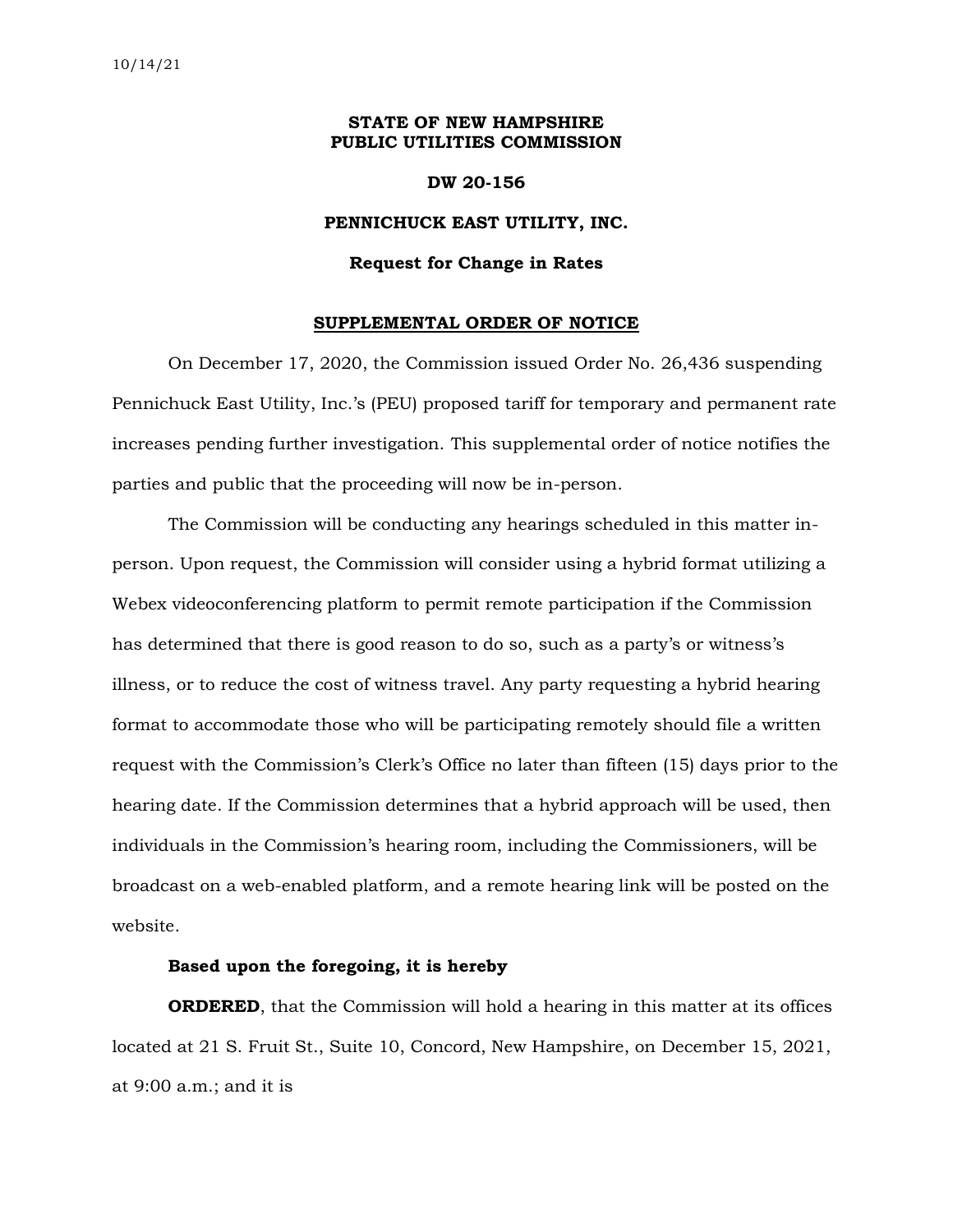**FURTHER ORDERED**, that pursuant to N.H. Admin. R., Puc 203.12, PEU shall notify all persons desiring to be heard at the December 15, 2021 hearing by publishing a copy of this supplemental order of notice on its website no later than two business days after the date of issue, such publication to be documented by affidavit filed with the Commission on or before December 3, 2021. In addition, the Clerk shall publish this order of notice on the Commission's website no later than two business days after the date of issue.

So ordered, this fourteenth day of October, 2021.

Dianne Martin Presiding Officer Chairwoman

Individuals needing assistance or auxiliary communication aids due to sensory impairment or other disability should contact the Americans with Disabilities Act Coordinator, NHPUC, 21 S. Fruit St., Concord, New Hampshire 03301-2429; 603-271-2431; TDD Access: Relay N.H. 1-800-735-2964. Notification of the need for assistance should be made one week prior to the scheduled event.